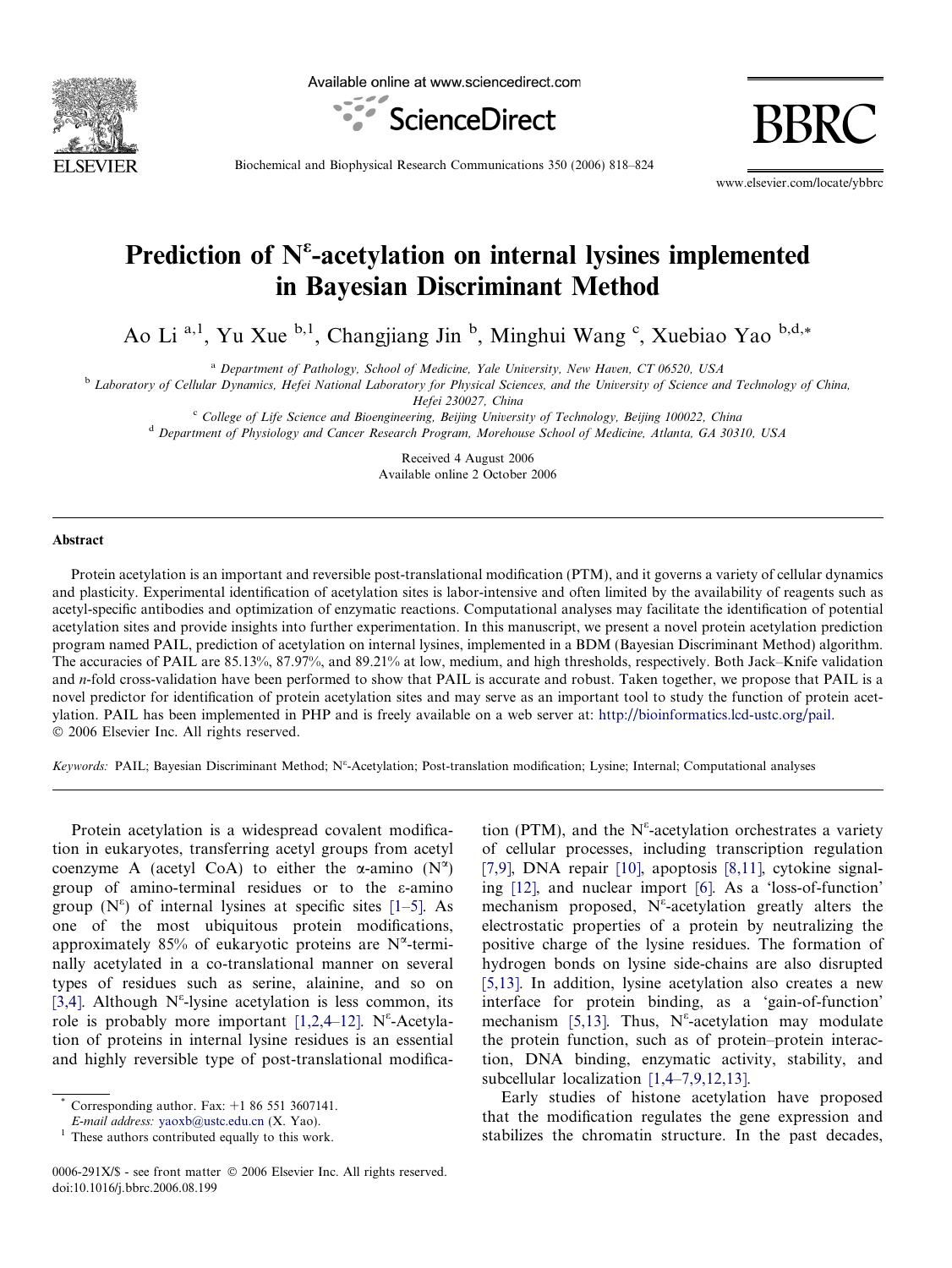numerous non-histone acetylated proteins have been identified to play diversified regulatory roles among eukaryotic [\[1,2,5\]](#page-5-0), archaeal [\[14\],](#page-6-0) bacterial [\[15\]](#page-6-0), and viral [\[16\]](#page-6-0) proteins. As a highly reversible reaction, the level of lysine acetylation in vivo is controlled by the antagonism of HATs (histone acetyltransferases) and HDACs (histone deacetylases). About 30 HATs have been discovered and divided into three classes such as Gcn5/PCAF, p300/CBP, and MYST proteins [\[5\]](#page-5-0). In human, there are 18 distinct HDACs grouped into three groups including class I, IIa/IIb, and III [\[17\]](#page-6-0). Aberrant lysine acetylation has been implicated in the development of cancer and other diseases, such as prostate cancer [\[18\]](#page-6-0), myeloid leukemia [\[5,19\],](#page-5-0) and inflammatory lung diseases [\[20\]](#page-6-0). Thus, both HATs and HDACs are potential molecular targets for biochemical therapy. Indeed, numerous HDAC inhibitors have been developed successfully as anticancer drugs, selectively inducing the tumor cells into apoptosis  $[21-23]$ .

Although intensive research has been performed, the study of  $N^{\epsilon}$ -acetylation is still in its infancy. The full content of regulatory functions of lysine acetylation remains to be elucidated. Both HATs and HDACs have their substrate specificities, for example, peptide motif GKXXP as a potential recognition signal of GCN5 in yeast [\[2,4,13\].](#page-5-0) However, the general consensus sequences/motifs/profiles of substrates for HATs and HDACs targeting are still unclear. In this regard, dissection of acetylation and deacetylation on specific lysines of acetylated proteins will be a foundation of understanding the molecular mechanism and dynamics of  $N^{\epsilon}$ -acetylation. Besides the conventional experimental methods, such as mutagenesis of potential acetylation sites [\[12\]](#page-6-0), acetylation-specific antibodies [\[6,7\],](#page-5-0) and mass-spectrometry [\[8,14,24\]](#page-5-0) have also been employed. However, these experimental approaches are laborious and expensive. Therefore, the prediction of acetylation sites in silico is desirable. Previous computational studies only have focused on  $N^{\alpha}$ -terminal acetylation [\[25,26\].](#page-6-0)

In this work, we present a novel online computational program for protein acetylation site prediction named PAIL, Prediction of Acetylation on Internal Lysines. We manually mined scientific literature to collect 249 experimentally verified acetylation sites of 92 distinct proteins. After redundant-clearing, there are 246 sites from 89 substrates reserved. Then the BDM (Bayesian Discriminant Method) algorithm [\[27\]](#page-6-0) was employed. The window length of a potential acetylated peptide has been optimized as 13. The accuracy of PAIL is highly encouraging with, 85.13%, 87.97%, and 89.21% at low, medium, and high thresholds, respectively. Both Jack–Knife validation and n-fold (6-, 8-, and 10-fold) cross-validation have been employed. The accuracies of two validations fluctuate from 82.17% to 86.11%, and these results confirm that the PAIL is accurate and robust. In this regard, we propose that PAIL might be a useful in silico tool for further experimental consideration.

# Materials and methods

Data Preparation. Here, we define the lysine (K) residues that undergo acetylated modification as positive data  $(+)$ , while those non-acetylated lysine residues are regarded as negative data  $(-)$ . Furthermore, we define a potential acetylated peptide (PAP) (denoted by  $\vec{x} = (p_1 p_2 \dots p_m K p_1 \dots p_n)'$ , where  $p_i$  represents a residue,  $m \ge 1$ ,  $n \ge 1$ ) as a local peptide flanking a lysine residue. Then the window length of a PAP is  $m + n + 1$ . In this work,  $m$  is equal to  $n$  and the windows with length of 9, 11, and 13 have been examined.

First, we searched PubMed with the key word ''acetylation lysine'', and collected 249 unambiguously experimental verified acetylation sites of 92 distinct proteins from >1000 scientific articles. Although the acetylation-related literature is increasing rapidly, we only adopted the acetylation sites published online before December 10th, 2005. Then we retrieved the primary sequences of these proteins from Swiss-Prot/TrEMBL database (<http://cn.expasy.org>). And the acetylated peptides with length of 9, 11, and 13 were parsed as positive (+) data, separately.

The positive data  $(+)$  set for training might contain several homologous sites from homologous proteins. If the training data are highly redundant with too many homologous sites, the prediction accuracy will be overestimated. To avoid the overestimation, we clustered the protein sequences from positive  $(+)$  data set with a threshold of 30% identity by BLASTCLUST, one program in the BLAST package [\[28\].](#page-6-0) If two proteins were similar with  $\geq 30\%$  identity, we re-aligned the proteins with BL2SEQ, another program in the BLAST package [\[28\]](#page-6-0), and checked the results manually. If two acetylation sites from two homologous proteins were at the same position after sequence alignment, only one item was reserved while the other was discarded. Thus, we obtained non-redundant positive data (+) of high quality with 246 acetylation sites from 89 proteins. Only three acetylation sites from three proteins were truly redundant sites to be removed. As previously described  $[29,30]$ , the negative  $(-)$  sites were taken from non-annotated lysine sites in the same proteins from which  $(+)$  sites were chosen. The homology reducing process was also carried out on  $(-)$  data. If the identity between a PAP of  $(-)$  data and an acetylated peptide of  $(+)$  data was not less than 30%, the PAP of  $(-)$  data was removed as a redundant site. The final curated data set is available upon request.

Algorithm design. The standard Bayesian Discriminant Method (BDM) has been employed in PAIL. By this means, acetylated peptides from  $(+)$  data and PAPs from  $(-)$  data have been extracted from protein sequences. Thus, the assignment rule of candidate acetylation local peptides given by BDM can be described as

predict 
$$
\vec{x} \in \begin{cases} (+) & \text{if } P(+|\vec{x}) - R(-|\vec{x}) > b \\ (-) & \text{otherwise} \end{cases}
$$
 (1)

Here  $P((+)|\vec{x})$  and  $P((-)|\vec{x})$  are the posterior probabilities of  $\vec{x}$  for both  $(+)$  and  $(-)$  site, respectively. The b is the cut-off value to obtain the prediction performance. At the same time, by the Bayesian Role, the posterior probability for  $(+)$  sites can further be expressed as

$$
P(+|\vec{x}) = \frac{P(\vec{x}|+)P(+)}{P(\vec{x})}.
$$
\n
$$
(2)
$$

Here  $P(+)$  is the prior probability that is assumed to be a constant. And in this work, although there are more  $(-)$  sites than  $(+)$  sites in the data set, we regard the prior probabilities for both kinds of sites as equal, i.e., no prior information for prediction, which can avoid bias prediction results. At the same time, there are many ways to estimate the probability  $P(\vec{x}|\bm{+})$ and one simple way is to assume that all flanking residues are mutually independent. Thus, given the local peptides of PAPs with length  $m$ , it can be formulated as

$$
P(\vec{x}|+) = \prod_{i=1}^{m} P(p_i|+).
$$
 (3)

Here  $P(p_i|+), i = 1, \ldots, m$  are calculated by the occurrence of each residue in training data. So equation (2) can be further described as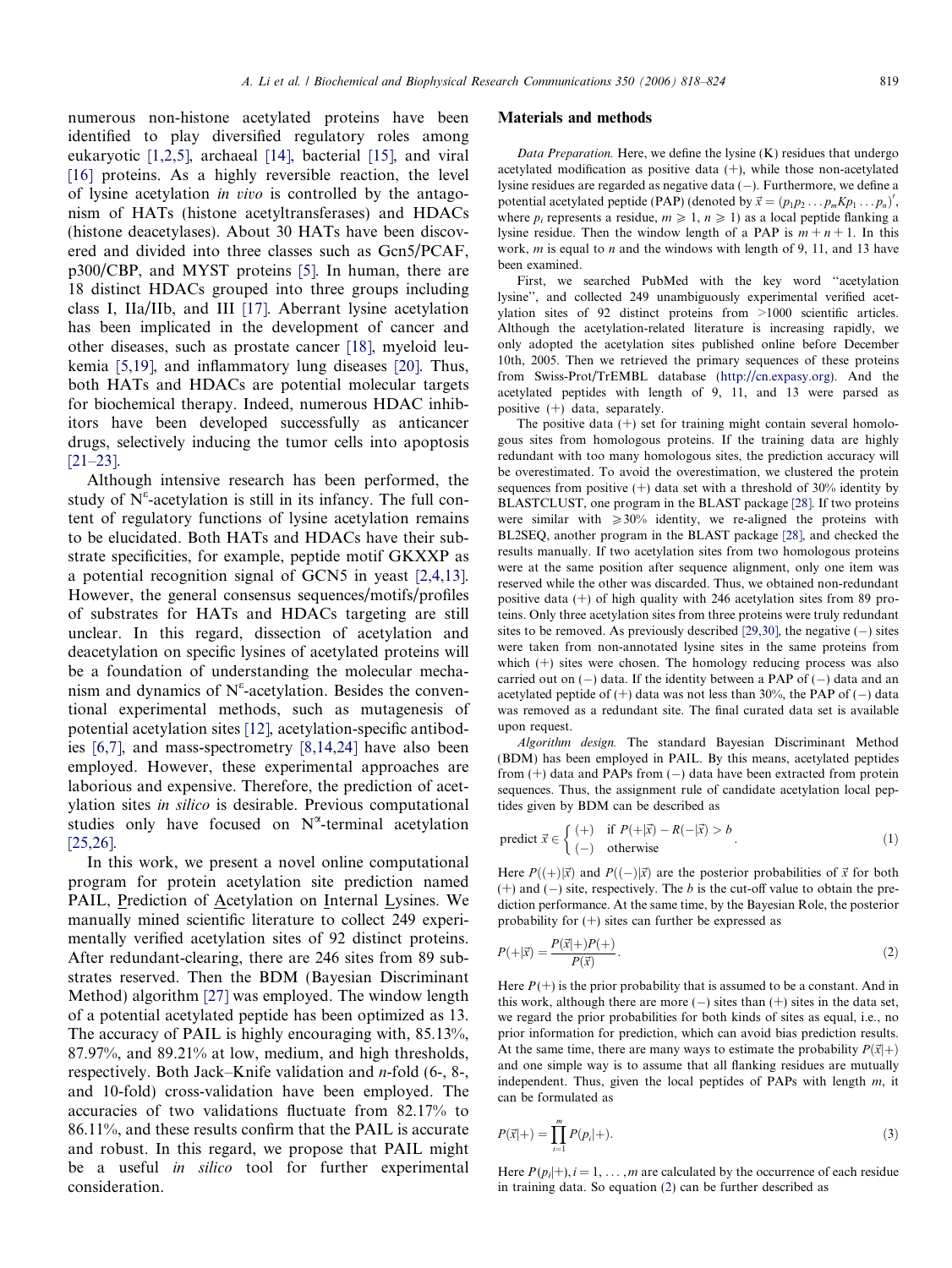$$
P(+|\vec{x}) = \frac{\prod_{i=1}^{m} P(p_i|+)P(+)}{P(\vec{x})}.
$$
\n(4)

In the same way, we can describe the posterior probability for  $(-)$  sites as

$$
P(-|\vec{x}) = \frac{\prod_{i=1}^{m} P(p_i|-)P(-)}{P(\vec{x})}.
$$
\n(5)

Thus, the final discriminant function can be stated as

predict 
$$
\vec{x} \in \begin{cases} (+) & \text{if } \prod_{i=1}^{m} P(p_i|+) - \prod_{i=1}^{m} P(p_i|-) > B \\ (-) & \text{otherwise} \end{cases}
$$
 (6)

And  $B = b\frac{P(\vec{x})}{P(\vec{x})}$  is the final threshold for prediction.

Construction of the PAIL web server. We have implemented our PAIL as an easy-to-use web server, which can be accessed from [http://](http://bioinformatics.lcd-ustc.org/pail) [bioinformatics.lcd-ustc.org/pail.](http://bioinformatics.lcd-ustc.org/pail) The prediction page of PAIL is shown in Fig. 1. Users can paste the protein sequence either in raw sequence or FASTA format (one or more sequences) into the text form and obtain the prediction result by clicking on the ''Submit'' button. In addition, the prediction result is downloadable in a tab-deliminated plain text by clicking on the word here in the sentence of ''Download the TAB-deliminated data file from here''.

## Results

# Functional analysis of acetylated proteins

To determine which types of proteins are acetylated, we have downloaded the GO annotation files for Uniprot from EBI-GOA [\(http://www.ebi.ac.uk/GOA/](http://www.ebi.ac.uk/GOA/)) for analyzing. In our non-redundant data set with 89 acetylated proteins, we observe 329 distinct GO categories. [Table 1](#page-3-0) shows the top five Gene Ontology (GO) entries of biological processes, molecular functions, and cellular components of acetylated proteins.

The most frequent GO item of biological process in which acetylated proteins are involved in is "regulation" of transcription, DNA-dependent'' (56 proteins). The other four significantly biological processes are ''transcription" (53 proteins), "regulation of transcription" (16 proteins), ''regulation of transcription from RNA polymerase II promoter'' (10 proteins), and ''signal transduction'' (10 proteins). The most enriched GO group of molecular function is ''DNA binding'' (59 proteins), while the other four highly abundant molecular functions are ''protein binding'' (43 proteins), ''transcription factor activity" (31 proteins), "zinc ion binding" (19 proteins), and ''metal ion binding'' (19 proteins). Again, the most abundant GO entry of cellular component is ''nucleus'' (66 proteins), and the other four highly frequent cellular components are ''cytoplasm'' (11 proteins), ''mitochondrion'' (9 proteins), ''membrane'' (7 proteins), and ''chromatin'' (6 proteins).

Taken together, the analyses propose that protein acetylation plays important roles in transcription regulation and signal transduction. Also, the functions of acetylated proteins are quite diverse. Thus, the data set is suitable for our prediction work as training data.



Fig. 1. The prediction page of PAIL.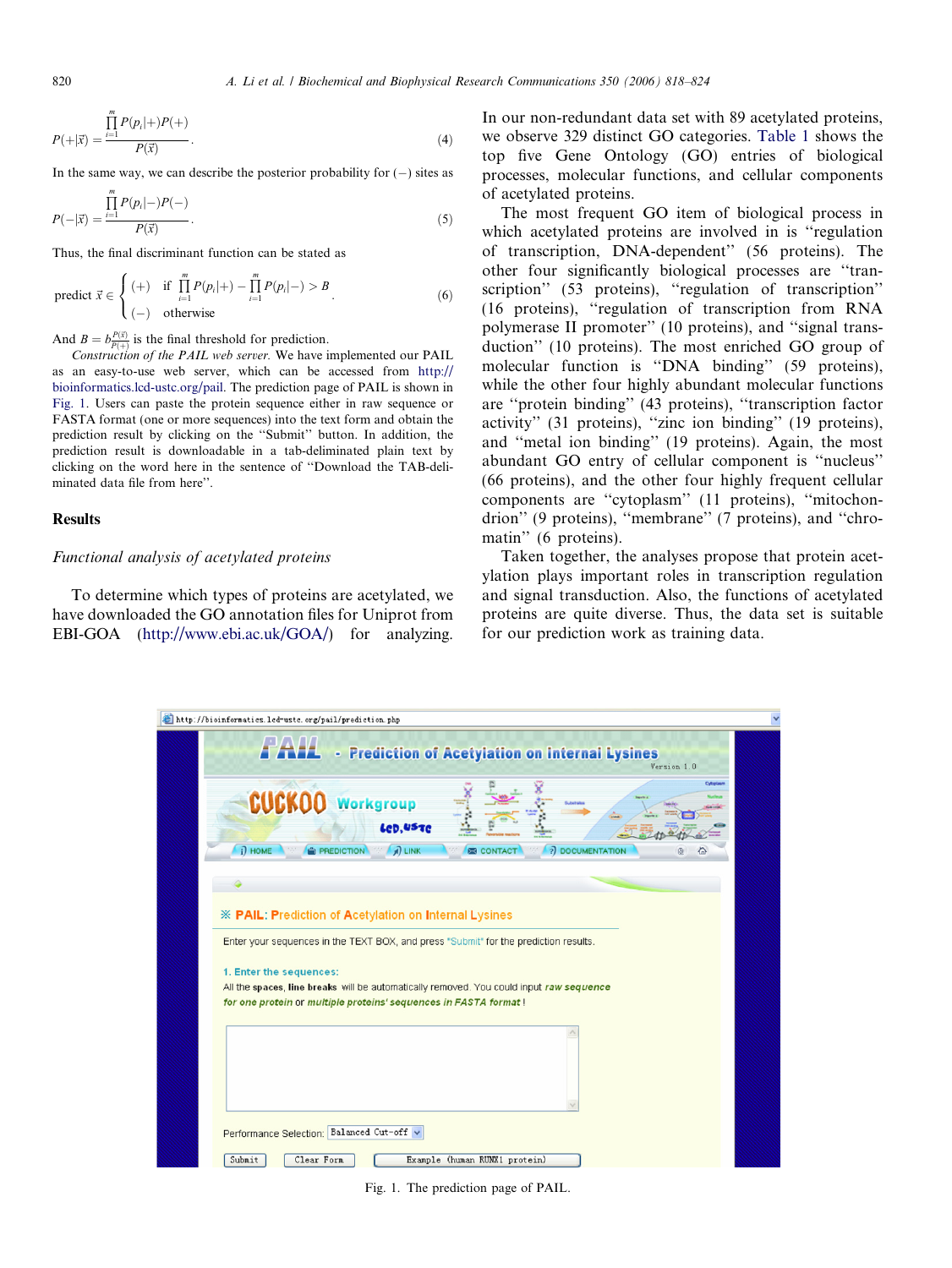<span id="page-3-0"></span>Table 1

The top five GO categories of biological process, molecular function, and cellular component of acetylated proteins

| GO symbol                     | Name of Gene Ontology                              | No. of proteins |
|-------------------------------|----------------------------------------------------|-----------------|
| Top five biological processes |                                                    |                 |
| GO:0006355                    | Regulation of transcription, DNA-dependent         | 56              |
| GO:0006350                    | Transcription                                      | 53              |
| GO:0045449                    | Regulation of transcription                        | 16              |
|                               | Regulation of transcription from RNA polymerase II |                 |
| GO:0006357                    | Promoter                                           | 10              |
| GO:0007165                    | Signal transduction                                | 10              |
| Top five molecular functions  |                                                    |                 |
| GO:0003677                    | DNA binding                                        | 59              |
| GO:0005515                    | Protein binding                                    | 43              |
| GO:0003700                    | Transcription factor activity                      | 31              |
| GO:0008270                    | Zinc ion binding                                   | 19              |
| GO:0046872                    | Metal ion binding                                  | 19              |
| Top five cellular components  |                                                    |                 |
| GO:0005634                    | <b>Nucleus</b>                                     | 66              |
| GO:0005737                    | Cytoplasm                                          | 11              |
| GO:0005739                    | Mitochondrion                                      | 9               |
| GO:0016020                    | Membrane                                           | 7               |
| GO:0000785                    | Chromatin                                          | 6               |

## Performance evaluation

We have adopted four frequently considered measurements: accuracy  $(Ac)$ , sensitivity  $(Sn)$ , specificity  $(Sp)$ , and Mathew correlation coefficient  $(MCC)$ . Accuracy  $(Ac)$ illustrates the correct ratio between both positive  $(+)$  and negative  $(-)$  data sets, while sensitivity  $(Sn)$  and specificity  $(S_p)$  represent the correct prediction ratios of positive  $(+)$ and negative data  $(-)$  sets, respectively. But when the number of positive data and negative data differ too much from each other, the Mathew correlation coefficient (MCC) should be included to evaluate the prediction performance. The value of  $MCC$  ranges from  $-1$  to 1, and a larger  $MCC$ value stands for better prediction performance.

Among the data with positive hits by PAIL, the real positives are defined as true positives  $(TP)$ , while the others are defined as false positives (FP). Among the data with negative predictions by PAIL, the real positives are defined as false negatives  $(FN)$ , while the others are defined as true negatives (TN).

The performance measurements of sensitivity  $(S_n)$ , specificity  $(S_p)$ , accuracy  $(Ac)$ , and Mathew correlation coefficient (MCC) are all defined as below

$$
Sn = \frac{TP}{TP + FN}, \quad Sp = \frac{TN}{TN + FP},
$$
  
\n
$$
Ac = \frac{TP + TN}{TP + FP + TN + FN}, \quad \text{and}
$$
  
\n
$$
MCC = \frac{(TP \times TN) - (FN \times FP)}{\sqrt{(TP + FN) \times (TN + FP) \times (TP + FP) \times (TN + FN)}}.
$$

In addition to assess whether PAIL is unbiased and robust for prediction, we adopt the standard evaluations of Jack–Knife validation and n-fold (6-, 8-, and 10-fold in this work) cross-validation. For Jack–Knife validation, one sample is removed from the training data set at a time and the Ac, Sn, Sp, and MCC are re-calculated, respectively. The final results are the average of all the  $Ac$ , Sn, Sp, and MCC of the Jack–Knife validation. As previously pro-posed [\[27\],](#page-6-0) we have also taken an additional test with  $n$ fold (6-, 8-, and 10-fold in this work) cross-validation. The tests are repeated 20 times and the  $Ac$ , Sn, Sp, and  $MCC$  are re-computed each time. The average Ac, Sn, Sp, and MCC are adopted as the final value.

## Prediction performance of PAIL

In this work, the PAPs with window length of 9, 11, and 13 were examined. Also, three cut-offs of high, medium, and low thresholds were adopted in each condition. A specificity of  $\sim 95\%$  was adopted for high stringency, while the medium and low stringencies denote the specificities of  $\sim$ 90% and  $\sim$ 85%, respectively. Then the prediction performances of self-consistency, Jack–Knife validation and nfold (6-, 8-, and 10-fold in this work) cross-validation have been calculated and shown in [Tables 2–4,](#page-4-0) respectively.

With window length of 9, the accuracies of three thresholds are 86.37%, 85.75%, and 82.65%, respectively (see in [Table 2](#page-4-0)). The sensitivity  $(Sn)$ , specificity  $(Sp)$ , and MCC are 49.19–69.92%, 96.72–86.19%, and 0.5584–0.5277. Also, the results of Jack–Knife validation and n-fold (6-, 8-, and 10-fold) cross-validation proposes our prediction are robust. In [Table 3,](#page-4-0) the accuracy fluctuates from 88.14% to 84.60%, with the window length of 11. When the PAPs are chosen with length of 13, the accuracy is 89.21–85.13% (see in [Table 4\)](#page-4-0). And MCC fluctuates from 0.6608 to 0.6111. Again, the validation results suggest that the prediction is accurate and robust. In this condition, the sensitivity  $(Sn)$  and specificity  $(Sp)$  are 61.38–79.68% and 96.95–86.65%, respectively.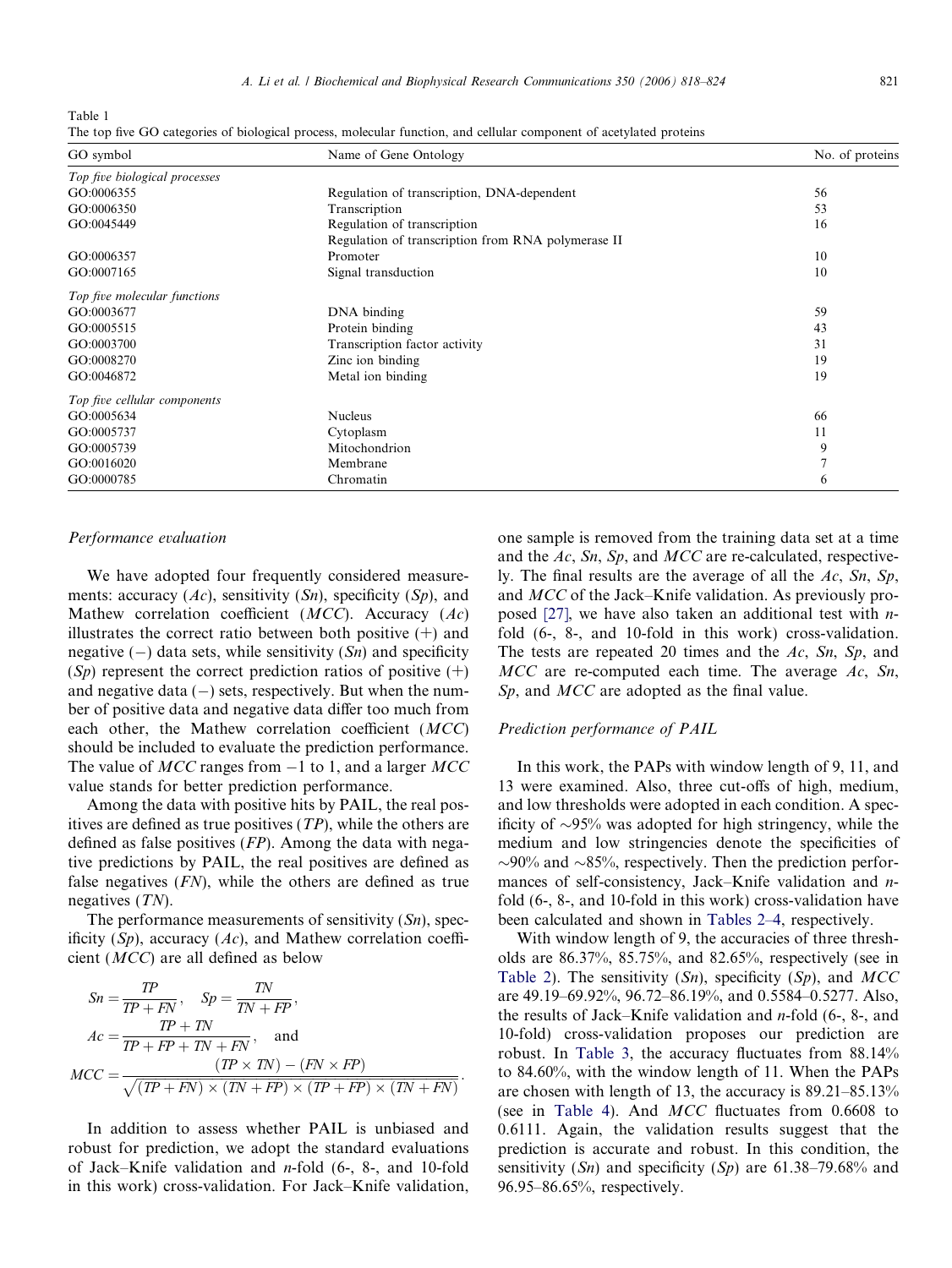<span id="page-4-0"></span>

| Table 2                                                                                                                              |  |  |
|--------------------------------------------------------------------------------------------------------------------------------------|--|--|
| The prediction performance of self-consistency, Jack–Knife validation, and <i>n</i> -fold validation of PAIL with window length of 9 |  |  |

| Window length (9)        | Threshold | Accuracy $(\% )$ | Sensitivity $(\% )$ | Specificity $(\% )$ | MCC    |
|--------------------------|-----------|------------------|---------------------|---------------------|--------|
| Self-consistency         | High      | 86.37            | 49.19               | 96.72               | 0.5584 |
|                          | Medium    | 85.75            | 64.63               | 91.63               | 0.5739 |
|                          | Low       | 82.65            | 69.92               | 86.19               | 0.5277 |
| Jack-Knife validation    | High      | 84.25            | 42.28               | 95.93               | 0.4785 |
|                          | Medium    | 81.42            | 53.25               | 89.25               | 0.4385 |
|                          | Low       | 78.76            | 60.16               | 83.94               | 0.4167 |
| 6-fold cross-validation  | High      | 83.27            | 40.63               | 95.13               | 0.4439 |
|                          | Medium    | 80.92            | 51.38               | 89.15               | 0.4207 |
|                          | Low       | 79.71            | 55.33               | 86.50               | 0.4126 |
| 8-fold cross-validation  | High      | 83.49            | 41.06               | 95.29               | 0.4518 |
|                          | Medium    | 81.39            | 52.22               | 89.51               | 0.4341 |
|                          | Low       | 78.26            | 59.33               | 83.52               | 0.4042 |
| 10-fold cross-validation | High      | 83.74            | 41.40               | 95.53               | 0.4606 |
|                          | Medium    | 81.34            | 51.99               | 89.51               | 0.4320 |
|                          | Low       | 78.52            | 60.00               | 83.68               | 0.4118 |

Table 3

The prediction performance of self-consistency, Jack–Knife validation, and n-fold validation of PAIL with window length of 11

| Window length $(11)$     | Threshold | Accuracy $(\% )$ | Sensitivity $(\% )$ | Specificity $(\% )$ | MCC    |
|--------------------------|-----------|------------------|---------------------|---------------------|--------|
| Self-consistency         | High      | 88.14            | 56.50               | 96.95               | 0.6232 |
|                          | Medium    | 87.08            | 72.36               | 91.18               | 0.6264 |
|                          | Low       | 84.60            | 78.46               | 86.31               | 0.5967 |
| Jack-Knife validation    | High      | 84.96            | 43.90               | 96.38               | 0.5046 |
|                          | Medium    | 83.19            | 53.66               | 91.40               | 0.4799 |
|                          | Low       | 80.00            | 60.98               | 85.29               | 0.4423 |
| 6-fold cross-validation  | High      | 84.23            | 43.66               | 95.52               | 0.4805 |
|                          | Medium    | 82.50            | 52.93               | 90.73               | 0.4614 |
|                          | Low       | 80.12            | 59.78               | 85.78               | 0.4393 |
| 8-fold cross-validation  | High      | 84.54            | 44.13               | 95.79               | 0.4915 |
|                          | Medium    | 82.59            | 53.13               | 90.79               | 0.4641 |
|                          | Low       | 80.27            | 59.80               | 85.97               | 0.4422 |
| 10-fold cross-validation | High      | 84.65            | 44.27               | 95.88               | 0.4950 |
|                          | Medium    | 82.72            | 53.21               | 90.93               | 0.4674 |
|                          | Low       | 80.34            | 60.14               | 85.97               | 0.4451 |

Table 4

The prediction performance of self-consistency, Jack–Knife validation, and n-fold validation of PAIL with window length of 13

| Window length (13)       | Threshold | Accuracy $(\% )$ | Sensitivity $(\% )$ | Specificity $(\% )$ | MCC    |
|--------------------------|-----------|------------------|---------------------|---------------------|--------|
| Self-consistency         | High      | 89.21            | 61.38               | 96.95               | 0.6608 |
|                          | Medium    | 87.97            | 73.58               | 91.97               | 0.6499 |
|                          | Low       | 85.13            | 79.68               | 86.65               | 0.6111 |
| Jack-Knife validation    | High      | 86.11            | 52.85               | 95.36               | 0.5551 |
|                          | Medium    | 84.42            | 61.79               | 90.72               | 0.5348 |
|                          | Low       | 82.92            | 63.82               | 88.24               | 0.5097 |
| 6-fold cross-validation  | High      | 85.42            | 48.31               | 95.75               | 0.5266 |
|                          | Medium    | 83.58            | 59.76               | 90.20               | 0.5091 |
|                          | Low       | 82.17            | 62.20               | 87.73               | 0.4886 |
| 8-fold cross-validation  | High      | 85.53            | 51.40               | 95.02               | 0.5353 |
|                          | Medium    | 83.81            | 60.26               | 90.36               | 0.5160 |
|                          | Low       | 82.34            | 62.52               | 87.85               | 0.4931 |
| 10-fold cross-validation | High      | 85.66            | 51.59               | 95.14               | 0.5396 |
|                          | Medium    | 83.69            | 60.29               | 90.21               | 0.5136 |
|                          | Low       | 82.17            | 62.72               | 87.58               | 0.4905 |

Furthermore, to compare the prediction performance of PAPs with different window lengths, we also diagram their ROC (Receiver Operating Characteristic) curves (sensitivity vs. 1-specificity) shown in [Fig. 2](#page-5-0). Three curves are quite similar. However, when the specificity is greater than 80% (that is to see, the value of 1-speficity is  $\leq 0.2$ ), the performance of PAPs with window length of 13 is better than others. In this regard, the PAPs with window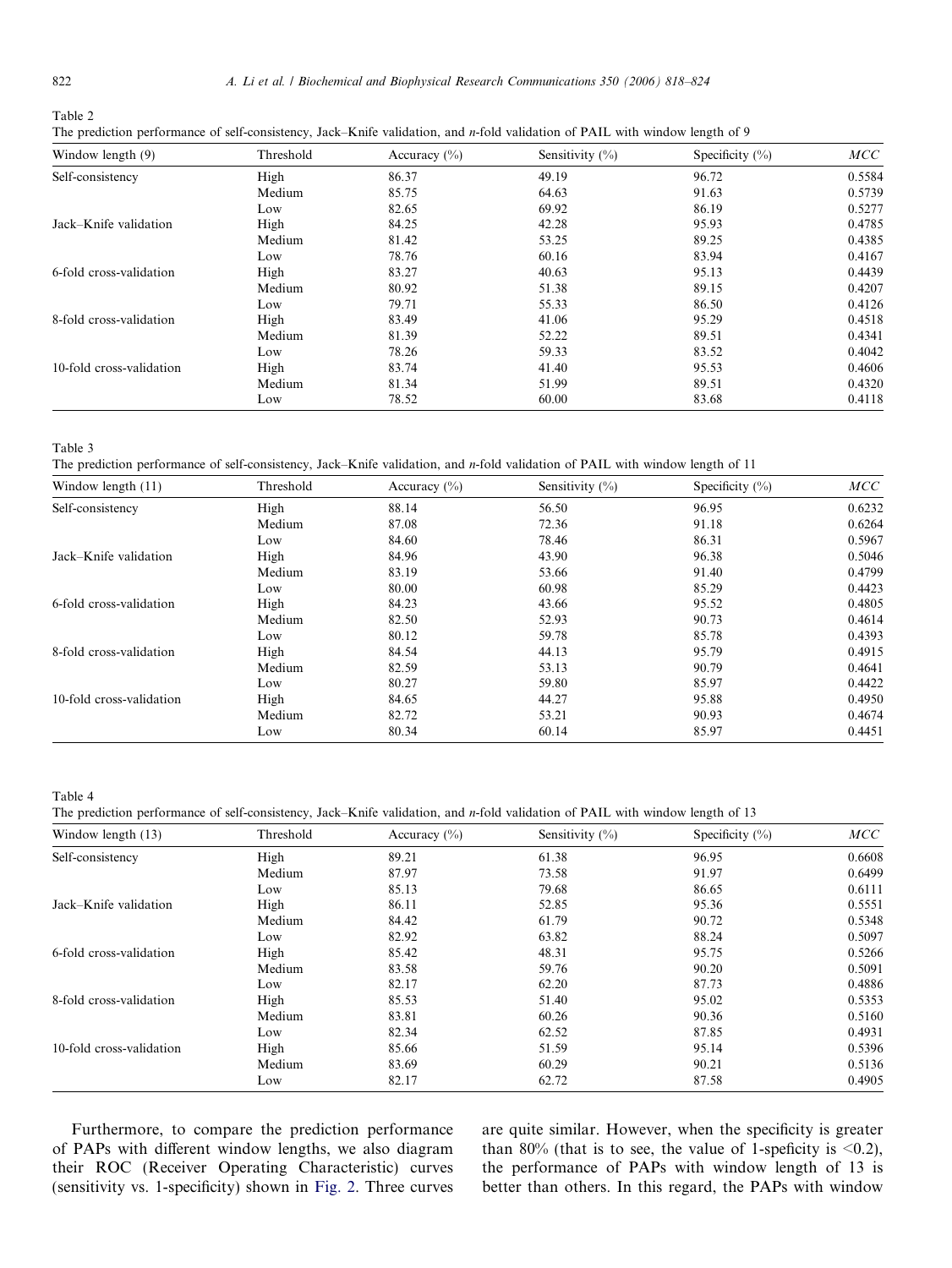<span id="page-5-0"></span>

Fig. 2. The receiver operating characteristic (ROC) curve to diagram the prediction performances of PAIL with window length of 9, 11, and 13.

length of 13 have been employed in current PAIL system.

# Discussion

PAIL is a novel in silico acetylation site prediction system with high-performance and may provide valuable insight into further experimentation. The study of protein acetylation is still in its infancy, and many problems remain to be resolved. For example, the prediction performance of PAIL is limited by the lack of a large amount of data sets as the known protein acetylation sites are still far fewer than those of phosphorylation [\[29,30\]](#page-6-0). As large-scale screening strategies have been applied to identify the protein acetylation sites systematically [8,14,24], more and more *bona fide* data can be generated and integrated into the PAIL system to optimize its computing power. In addition, there have been  $\sim$ 30 HATs (histone acetyltransferases) and >18 HDACs (histone deacetylases) discovered [5,17]. Thus, a more rigorous predictor in a HAT-specific mode is also desirable. However, due to the limited amount of data, such a computational tool currently is not available. In addition, some other computational approaches could be applied, i.e., group-based prediction and scoring algorithm (GPS) [\[29,30\]](#page-6-0) and support vector machines (SVMs) [\[31\].](#page-6-0) These methods could be employed separately or combined together to obtain potentially better performance. Nevertheless, with high-accuracy PAIL provides the first computational tool for identifying protein acetylation sites in silico.

#### Acknowledgments

The work is supported by Chinese Natural Science Foundation (39925018, 20270293, and 90508002), Chinese Academy of Science (KSCX2-2-01), Chinese 973 project (2002CB713700), Chinese 863 project (2001AA215331), and Chinese Minister of Education (20020358051) to X. Yao. X. Yao is a Cheung Kong Scholar.

# References

- [1] M.A. Glozak, N. Sengupta, X. Zhang, E. Seto, Acetylation and deacetylation of non-histone proteins, Gene 363 (2005) 15–23.
- [2] T. Kouzarides, Acetylation: a regulatory modification to rival phosphorylation? EMBO J. 19 (2000) 1176–1179.
- [3] B. Polevoda, F. Sherman, Nalpha-terminal acetylation of eukaryotic proteins, J. Biol. Chem. 275 (2000) 36479–36482.
- [4] B. Polevoda, F. Sherman, The diversity of acetylated proteins, Genome Biol. 3 (2002), reviews0006.
- [5] X.J. Yang, The diverse superfamily of lysine acetyltransferases and their roles in leukemia and other diseases, Nucleic Acids Res. 32 (2004) 959–976.
- [6] A.J. Bannister, E.A. Miska, D. Gorlich, T. Kouzarides, Acetylation of importin-alpha nuclear import factors by CBP/p300, Curr. Biol. 10 (2000) 467–470.
- [7] A. Brunet, L.B. Sweeney, J.F. Sturgill, K.F. Chua, P.L. Greer, Y. Lin, H. Tran, S.E. Ross, R. Mostoslavsky, H.Y. Cohen, L.S. Hu, H.L. Cheng, M.P. Jedrychowski, S.P. Gygi, D.A. Sinclair, F.W. Alt, M.E. Greenberg, Stress-dependent regulation of FOXO transcription factors by the SIRT1 deacetylase, Science 303 (2004) 2011–2015.
- [8] H.Y. Cohen, S. Lavu, K.J. Bitterman, B. Hekking, T.A. Imahiyerobo, C. Miller, R. Frye, H. Ploegh, B.M. Kessler, D.A. Sinclair,